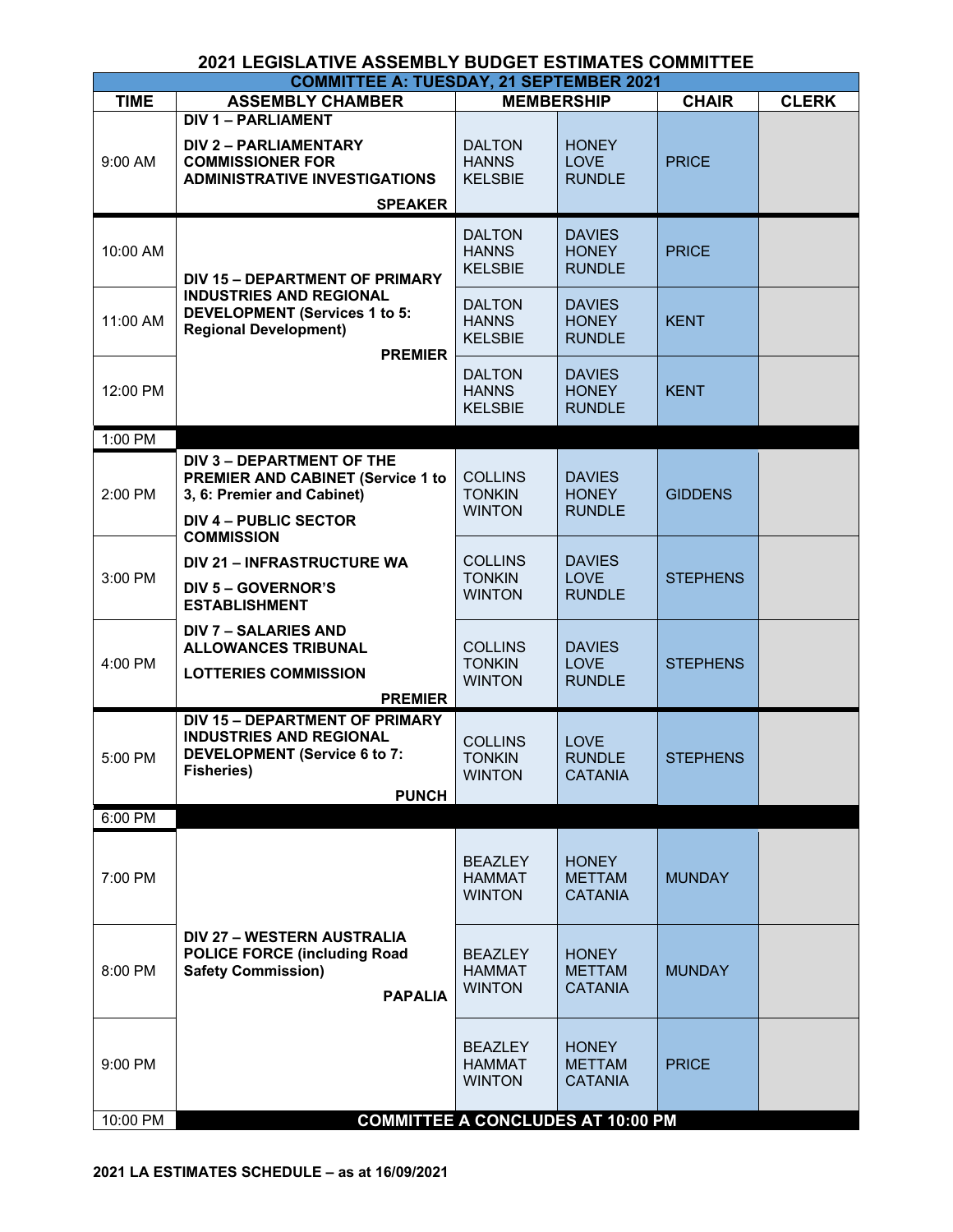| <b>COMMITTEE B: TUESDAY, 21 SEPTEMBER 2021</b> |                                                                                                                                                                                                                           |                                                      |                                                  |               |              |  |
|------------------------------------------------|---------------------------------------------------------------------------------------------------------------------------------------------------------------------------------------------------------------------------|------------------------------------------------------|--------------------------------------------------|---------------|--------------|--|
| <b>TIME</b>                                    | <b>COUNCIL CHAMBER</b>                                                                                                                                                                                                    | <b>MEMBERSHIP</b>                                    |                                                  | <b>CHAIR</b>  | <b>CLERK</b> |  |
| 9:00 AM                                        |                                                                                                                                                                                                                           | <b>HAMMAT</b><br><b>JONES</b><br><b>STOJKOVSKI</b>   | <b>DAVIES</b><br><b>METTAM</b><br><b>CATANIA</b> | <b>QUIRK</b>  |              |  |
| 10:00 AM                                       | <b>DIV 36 - DEPARTMENT OF</b><br><b>COMMUNITIES (Services 1 to 6:</b><br><b>Child Protection; Women's Interests;</b><br><b>Prevention of Family and Domestic</b><br><b>Violence; Community Services)</b><br><b>McGURK</b> | <b>HAMMAT</b><br><b>JONES</b><br><b>STOJKOVSKI</b>   | <b>METTAM</b><br><b>LOVE</b><br><b>CATANIA</b>   | <b>MUNDAY</b> |              |  |
| 11:00 AM                                       |                                                                                                                                                                                                                           | <b>HAMMAT</b><br><b>JONES</b><br><b>STOJKOVSKI</b>   | <b>METTAM</b><br><b>LOVE</b><br><b>CATANIA</b>   | <b>MUNDAY</b> |              |  |
| 12:00 PM                                       |                                                                                                                                                                                                                           | <b>HAMMAT</b><br><b>JONES</b><br><b>STOJKOVSKI</b>   | <b>METTAM</b><br><b>LOVE</b><br><b>CATANIA</b>   | <b>QUIRK</b>  |              |  |
| 1:00 PM                                        |                                                                                                                                                                                                                           |                                                      |                                                  |               |              |  |
| 2:00 PM                                        | DIV 14 - DEPARTMENT OF JOBS,<br><b>TOURISM, SCIENCE AND</b><br><b>INNOVATION (Service 1: Defence</b><br><b>Industry, Veterans Issues)</b><br><b>PAPALIA</b>                                                               | <b>DALTON</b><br><b>HUGHES</b><br><b>TALLENTIRE</b>  | <b>CATANIA</b><br><b>METTAM</b><br><b>LOVE</b>   | <b>QUIRK</b>  |              |  |
| 3:00 PM                                        | DIV 14 - DEPARTMENT OF JOBS,<br><b>TOURISM, SCIENCE AND</b><br><b>INNOVATION (Services 3, 5 to 7:</b><br>Tourism, Hydrogen Industry)                                                                                      | <b>DALTON</b><br><b>HUGHES</b><br><b>TALLENTIRE</b>  | <b>CATANIA</b><br><b>HONEY</b><br><b>METTAM</b>  | <b>MUNDAY</b> |              |  |
|                                                | <b>DIV 43 - DEPARTMENT OF</b><br><b>BIODIVERSITY, CONSERVATION</b><br><b>AND ATTRACTIONS (Service 2:</b><br>Tourism)                                                                                                      |                                                      |                                                  |               |              |  |
| 4:00 PM                                        | <b>DIV 37 - DEPARTMENT OF LOCAL</b><br><b>GOVERNMENT, SPORT AND</b><br><b>CULTURAL INDUSTRIES, Services 1</b><br>to 15: Culture and Arts)                                                                                 | <b>DALTON</b><br><b>HUGHES</b><br><b>TALLENTIRE</b>  | <b>CATANIA</b><br><b>HONEY</b><br><b>METTAM</b>  | <b>MUNDAY</b> |              |  |
|                                                | <b>DIV 44 - DEPARTMENT OF</b><br>PLANNING, LANDS AND HERITAGE<br>(Services 3 to 4: Heritage)                                                                                                                              |                                                      |                                                  |               |              |  |
| 5:00 PM                                        | <b>DIV 47 - HERITAGE COUNCILOF</b><br><b>WESTERN AUSTRALIA</b>                                                                                                                                                            | <b>DALTON</b><br><b>HUGHES</b><br><b>TALLENTIRE</b>  | <b>DAVIES</b><br><b>HONEY</b><br><b>METTAM</b>   | <b>MUNDAY</b> |              |  |
|                                                | <b>DIV 48 - NATIONAL TRUST OF</b><br><b>AUSTRALIA (WA)</b><br><b>TEMPLEMAN</b>                                                                                                                                            |                                                      |                                                  |               |              |  |
| 6:00 PM                                        |                                                                                                                                                                                                                           |                                                      |                                                  |               |              |  |
| 7:00 PM                                        | DIV 15 - DEPARTMENT OF PRIMARY<br><b>INDUSTRIES AND REGIONAL</b><br><b>DEVELOPMENT (Services 6 to 7:</b><br><b>Agriculture and Food)</b>                                                                                  | <b>HANNS</b><br><b>LILBURNE</b><br><b>TALLENTIRE</b> | <b>DAVIES</b><br><b>RUNDLE</b><br><b>LOVE</b>    | <b>SCAIFE</b> |              |  |
| 8:00 PM                                        | <b>DIV 18 - RURAL BUSINESS</b><br>DEVELOPMENT CORPORATION                                                                                                                                                                 | <b>HANNS</b><br><b>LILBURNE</b><br><b>TALLENTIRE</b> | <b>DAVIES</b><br><b>RUNDLE</b><br><b>LOVE</b>    | <b>SCAIFE</b> |              |  |
| 9:00 PM                                        | <b>WESTERN AUSTRALIAN MEAT</b><br><b>INDUSTRY AUTHORITY</b><br><b>TEMPLEMAN</b>                                                                                                                                           | <b>HANNS</b><br><b>LILBURNE</b><br><b>TALLENTIRE</b> | <b>DAVIES</b><br><b>RUNDLE</b><br><b>LOVE</b>    | <b>SCAIFE</b> |              |  |
| 10:00 PM                                       |                                                                                                                                                                                                                           | <b>COMMITTEE B CONCLUDES AT 10:00 PM</b>             |                                                  |               |              |  |

**2021 LA ESTIMATES SCHEDULE – as at 16/09/2021**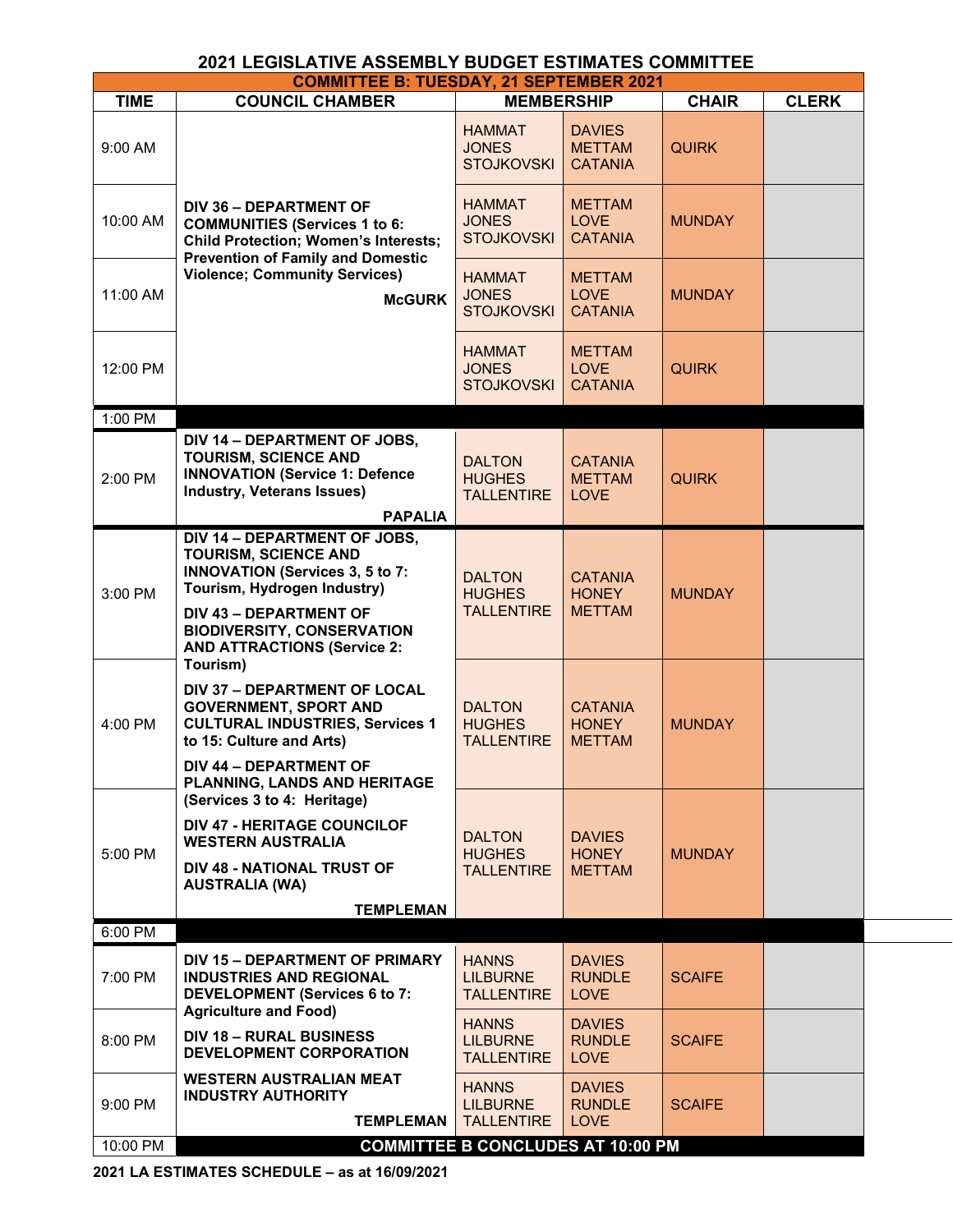| <b>COMMITTEE A: WEDNESDAY, 22 SEPTEMBER 2021</b> |                                                                                                                                                                     |                                                     |                                                 |                 |              |  |
|--------------------------------------------------|---------------------------------------------------------------------------------------------------------------------------------------------------------------------|-----------------------------------------------------|-------------------------------------------------|-----------------|--------------|--|
| <b>TIME</b>                                      | <b>ASSEMBLY CHAMBER</b>                                                                                                                                             | <b>MEMBERSHIP</b>                                   |                                                 | <b>CHAIR</b>    | <b>CLERK</b> |  |
| 9:00 AM                                          | <b>DIV 11 - TREASURY</b><br>DIV 12 - OFFICE OF THE AUDITOR<br><b>GENERAL</b><br><b>DIV 19 - ECONOMIC REGULATION</b>                                                 | <b>G BAKER</b><br><b>JONES</b><br><b>STOJKOVSKI</b> | <b>DAVIES</b><br><b>HONEY</b><br><b>CATANIA</b> | <b>STEPHENS</b> |              |  |
| 10:00 AM                                         | <b>AUTHORITY</b><br><b>INSURANCE COMMISSION OF</b><br><b>WESTERN AUSTRALIA</b><br><b>TREASURER</b>                                                                  | <b>G BAKER</b><br><b>JONES</b><br><b>STOJKOVSKI</b> | <b>DAVIES</b><br><b>HONEY</b><br><b>CATANIA</b> | <b>STEPHENS</b> |              |  |
| 11:00 AM                                         | <b>MID WEST PORTS AUTHORITY</b><br>PILBARA PORTS AUTHORITY<br><b>SOUTHERN PORTS AUTHORITY</b>                                                                       | <b>G BAKER</b><br><b>JONES</b><br><b>STOJKOVSKI</b> | <b>LOVE</b><br><b>HONEY</b><br><b>CATANIA</b>   | <b>MUNDAY</b>   |              |  |
| 12:00 PM                                         | <b>FREMANTLE PORT AUTHORITY</b><br>KIMBERLEY PORTS AUTHORITY<br><b>SAFFIOTI</b>                                                                                     | <b>G BAKER</b><br><b>JONES</b><br><b>STOJKOVSKI</b> | <b>LOVE</b><br><b>HONEY</b><br><b>CATANIA</b>   | <b>MUNDAY</b>   |              |  |
| 1:00 PM                                          |                                                                                                                                                                     |                                                     |                                                 |                 |              |  |
| 2:00 PM                                          | <b>DIV 39 - DEPARTMENT OF</b><br><b>TRANSPORT</b><br><b>DIV 40 - COMMISSIONER OF MAIN</b><br><b>ROADS</b>                                                           | <b>G BAKER</b><br><b>KELSBIE</b><br><b>TINLEY</b>   | <b>LOVE</b><br><b>HONEY</b><br><b>RUNDLE</b>    | <b>MUNDAY</b>   |              |  |
| $3:00$ PM                                        | <b>DIV 41 - PUBLIC TRANSPORT</b><br><b>AUTHORITY OF WESTERN</b><br><b>AUSTRALIA</b>                                                                                 | <b>G BAKER</b><br><b>KELSBIE</b><br><b>TINLEY</b>   | <b>LOVE</b><br><b>HONEY</b><br><b>RUNDLE</b>    | <b>STEPHENS</b> |              |  |
| 4:00 PM                                          | <b>DIV 44 - DEPARTMENT OF</b><br>PLANNING, LANDS AND HERITAGE<br>(Service 1: Planning)<br><b>DIV 45 - WESTERN AUSTRALIAN</b>                                        | <b>G BAKER</b><br><b>KELSBIE</b><br><b>TINLEY</b>   | <b>LOVE</b><br><b>HONEY</b><br><b>RUNDLE</b>    | <b>STEPHENS</b> |              |  |
| 5:00 PM                                          | <b>PLANNING COMMISSION</b><br><b>METRONET PROJECTS UNDER</b><br><b>DEVELOPMENT</b><br><b>SAFFIOTI</b>                                                               | <b>G BAKER</b><br><b>KELSBIE</b><br>TINLEY          | <b>LOVE</b><br><b>HONEY</b><br><b>RUNDLE</b>    | <b>STEPHENS</b> |              |  |
| 6:00 PM                                          |                                                                                                                                                                     |                                                     |                                                 |                 |              |  |
| 7:00 PM                                          | DIV 16 - DEPARTMENT OF MINES,<br><b>INDUSTRY AND SAFETY</b>                                                                                                         | <b>COLLINS</b><br><b>MILLMAN</b><br><b>STRATTON</b> | <b>CATANIA</b><br><b>HONEY</b><br><b>LOVE</b>   | <b>SCAIFE</b>   |              |  |
| 8:00 PM                                          | <b>REGULATION (Service 2: Commerce)</b><br><b>SANDERSON</b>                                                                                                         | <b>COLLINS</b><br><b>MILLMAN</b><br><b>STRATTON</b> | <b>CATANIA</b><br><b>HONEY</b><br><b>LOVE</b>   | <b>SCAIFE</b>   |              |  |
| 8:30 PM                                          | <b>DIV 42 - DEPARTMENT OF WATER</b><br><b>AND ENVIRONMENTAL</b><br><b>REGULATION (Services 4 to 9:</b><br><b>Environment, Climate Action)</b>                       | <b>COLLINS</b><br><b>MILLMAN</b><br><b>STRATTON</b> | <b>DAVIES</b><br><b>LOVE</b><br><b>CATANIA</b>  | <b>SCAIFE</b>   |              |  |
| 9:00 PM                                          | <b>DIV 43 - DEPARTMENT OF</b><br><b>BIODIVERSITY, CONSERVATION</b><br><b>AND ATTRACTIONS (Services 1 to</b><br>10: Environment, Climate Action)<br><b>SANDERSON</b> | <b>COLLINS</b><br><b>MILLMAN</b><br><b>STRATTON</b> | <b>DAVIES</b><br><b>LOVE</b><br><b>CATANIA</b>  | <b>SCAIFE</b>   |              |  |
| 10:00 PM                                         |                                                                                                                                                                     | <b>COMMITTEE A CONCLUDES AT 10:00 PM</b>            |                                                 |                 |              |  |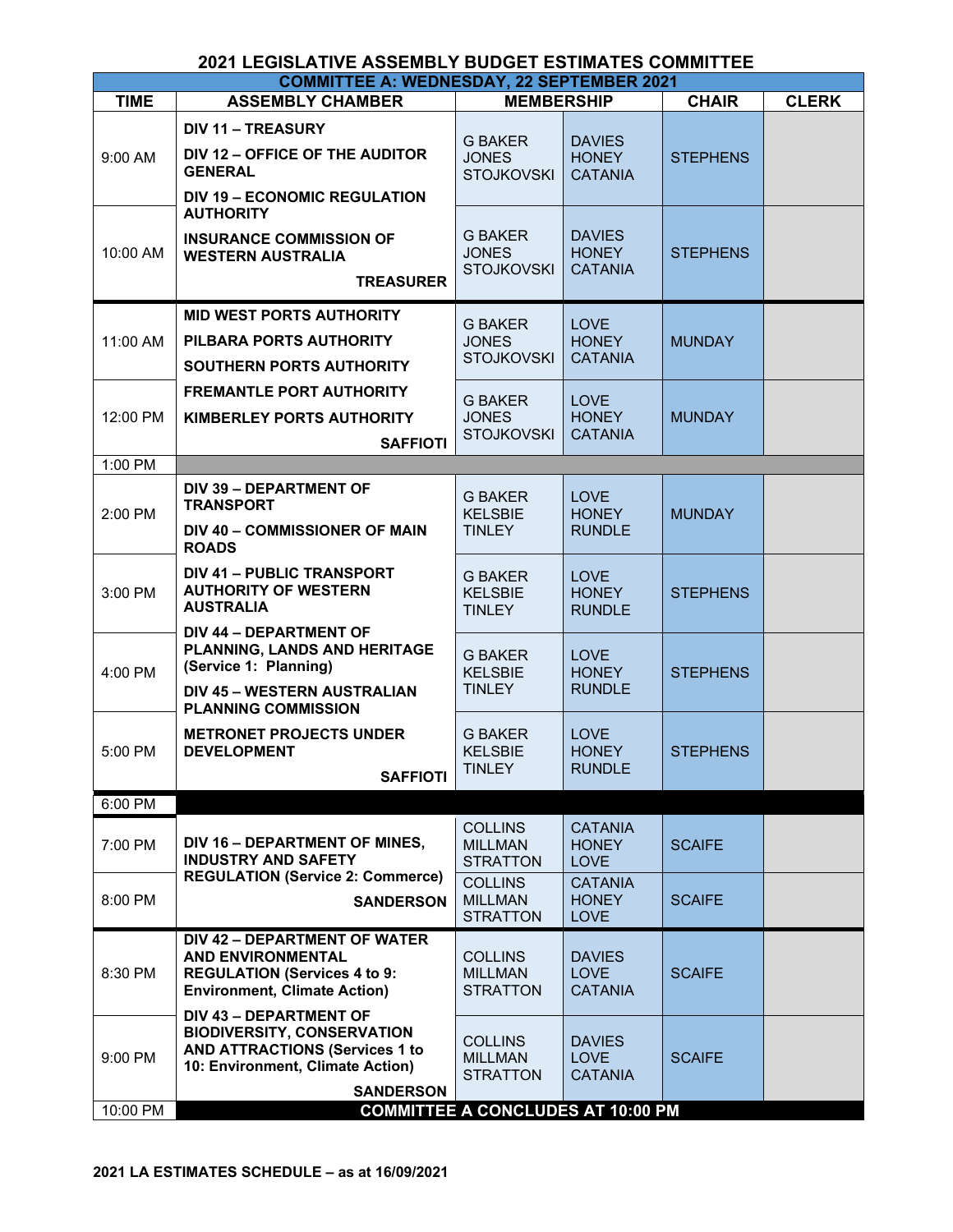| <b>COMMITTEE B: WEDNESDAY, 22 SEPTEMBER 2021</b> |                                                                                                                                                                                        |                                                   |                                                  |                |              |  |
|--------------------------------------------------|----------------------------------------------------------------------------------------------------------------------------------------------------------------------------------------|---------------------------------------------------|--------------------------------------------------|----------------|--------------|--|
| <b>TIME</b>                                      | <b>COUNCIL CHAMBER</b>                                                                                                                                                                 | <b>MEMBERSHIP</b>                                 |                                                  | <b>CHAIR</b>   | <b>CLERK</b> |  |
| 9:00 AM                                          |                                                                                                                                                                                        | <b>AUBREY</b><br><b>COLLINS</b><br><b>KELSBIE</b> | <b>RUNDLE</b><br><b>METTAM</b><br><b>LOVE</b>    | <b>KENT</b>    |              |  |
| 10:00 AM                                         | <b>DIV 25 - DEPARTMENT OF</b><br><b>EDUCATION</b><br><b>DIV 26 - DEPARTMENT OF TRAINING</b>                                                                                            | <b>AUBREY</b><br><b>COLLINS</b><br><b>KELSBIE</b> | <b>RUNDLE</b><br><b>METTAM</b><br><b>LOVE</b>    | <b>KENT</b>    |              |  |
| 11:00 AM                                         | AND WORKFORCE DEVELOPMENT<br><b>HEALY</b>                                                                                                                                              | <b>AUBREY</b><br><b>COLLINS</b><br><b>KELSBIE</b> | <b>DAVIES</b><br><b>RUNDLE</b><br><b>METTAM</b>  | <b>KENT</b>    |              |  |
| 12:00 PM                                         |                                                                                                                                                                                        | <b>AUBREY</b><br><b>COLLINS</b><br><b>KELSBIE</b> | <b>DAVIES</b><br><b>RUNDLE</b><br><b>METTAM</b>  | <b>KENT</b>    |              |  |
| 1:00 PM                                          |                                                                                                                                                                                        |                                                   |                                                  |                |              |  |
| 2:00 PM                                          | <b>DIV 28 - DEPARTMENT OF JUSTICE</b><br>(Services 1 to 8: Attorney General)<br><b>DIV 6 - WESTERN AUSTRALIAN</b><br><b>ELECTORAL COMMISSION</b>                                       | <b>HEALY</b><br><b>MILLMAN</b><br><b>TONKIN</b>   | <b>DAVIES</b><br><b>CATANIA</b><br><b>METTAM</b> | <b>GIDDENS</b> |              |  |
| 3:00 PM                                          | <b>DIV 8 - COMMISSIONER FOR</b><br><b>CHILDREN AND YOUNG PEOPLE</b><br>DIV 9 - OFFICE OF THE<br><b>INFORMATION COMMISSIONER</b>                                                        | <b>HEALY</b><br><b>MILLMAN</b><br><b>TONKIN</b>   | <b>DAVIES</b><br><b>CATANIA</b><br><b>METTAM</b> | <b>GIDDENS</b> |              |  |
|                                                  | <b>DIV 29 - STATE SOLICITORS OFFICE</b>                                                                                                                                                |                                                   |                                                  |                |              |  |
| 4:00 PM                                          | DIV 31 - OFFICE OF THE DIRECTOR<br>OF PUBLIC PROSECUTIONS                                                                                                                              | <b>HEALY</b><br><b>MILLMAN</b>                    | <b>DAVIES</b><br><b>CATANIA</b>                  | <b>GIDDENS</b> |              |  |
|                                                  | DIV 32 - CORRUPTION AND CRIME<br><b>COMMISSION</b>                                                                                                                                     | <b>TONKIN</b>                                     | <b>METTAM</b>                                    |                |              |  |
| 5:00 PM                                          | <b>DIV 35 - PARLIAMENTARY</b><br><b>INSPECTOR OF THE CORRUPTION</b><br><b>AND CRIME COMMISSION</b><br><b>QUIGLEY</b>                                                                   | <b>HEALY</b><br><b>MILLMAN</b><br><b>TONKIN</b>   | <b>DAVIES</b><br><b>CATANIA</b><br><b>METTAM</b> | <b>KENT</b>    |              |  |
| 6:00 PM                                          |                                                                                                                                                                                        |                                                   |                                                  |                |              |  |
| 7:00 PM                                          | <b>DIV 36 - DEPARTMENT OF</b><br><b>COMMUNITIES (Youth)</b><br>DIV 42 - DEPARTMENT OF WATER<br><b>AND ENVIRONMENTAL</b>                                                                | <b>JONES</b><br><b>TINLEY</b><br><b>TONKIN</b>    | <b>DAVIES</b><br><b>RUNDLE</b><br><b>METTAM</b>  | <b>PRICE</b>   |              |  |
|                                                  | <b>REGULATION (Services 1 to 3, 5:</b>                                                                                                                                                 |                                                   |                                                  |                |              |  |
| 8:00 PM                                          | Water)<br><b>WATER CORPORATION</b><br><b>FOREST PRODUCTS COMMISSION</b><br><b>KELLY</b>                                                                                                | <b>JONES</b><br><b>TINLEY</b><br><b>TONKIN</b>    | <b>DAVIES</b><br><b>RUNDLE</b><br><b>METTAM</b>  | <b>PRICE</b>   |              |  |
| 8:30 PM                                          | DIV 3 - DEPARTMENT OF THE<br><b>PREMIER AND CABINET (Service 5:</b><br>ICT)<br>DIV 14 - DEPARTMENT OF JOBS<br><b>TOURISM, SCIENCE AND</b><br><b>INNOVATION (Service 4: Innovation)</b> | <b>JONES</b><br><b>TINLEY</b><br><b>TONKIN</b>    | <b>HONEY</b><br><b>METTAM</b><br><b>RUNDLE</b>   | <b>PRICE</b>   |              |  |
| 9:00 PM                                          | <b>DIV 36 - DEPARTMENT OF</b><br><b>COMMUNITIES (Services 10 to 11:</b><br><b>Disability Services, Seniors and</b><br>Ageing)<br><b>PUNCH</b>                                          | <b>JONES</b><br><b>TINLEY</b><br><b>TONKIN</b>    | <b>HONEY</b><br><b>METTAM</b><br><b>RUNDLE</b>   | <b>PRICE</b>   |              |  |
| 10:00 PM                                         |                                                                                                                                                                                        | <b>COMMITTEE B CONCLUDES AT 10:00 PM</b>          |                                                  |                |              |  |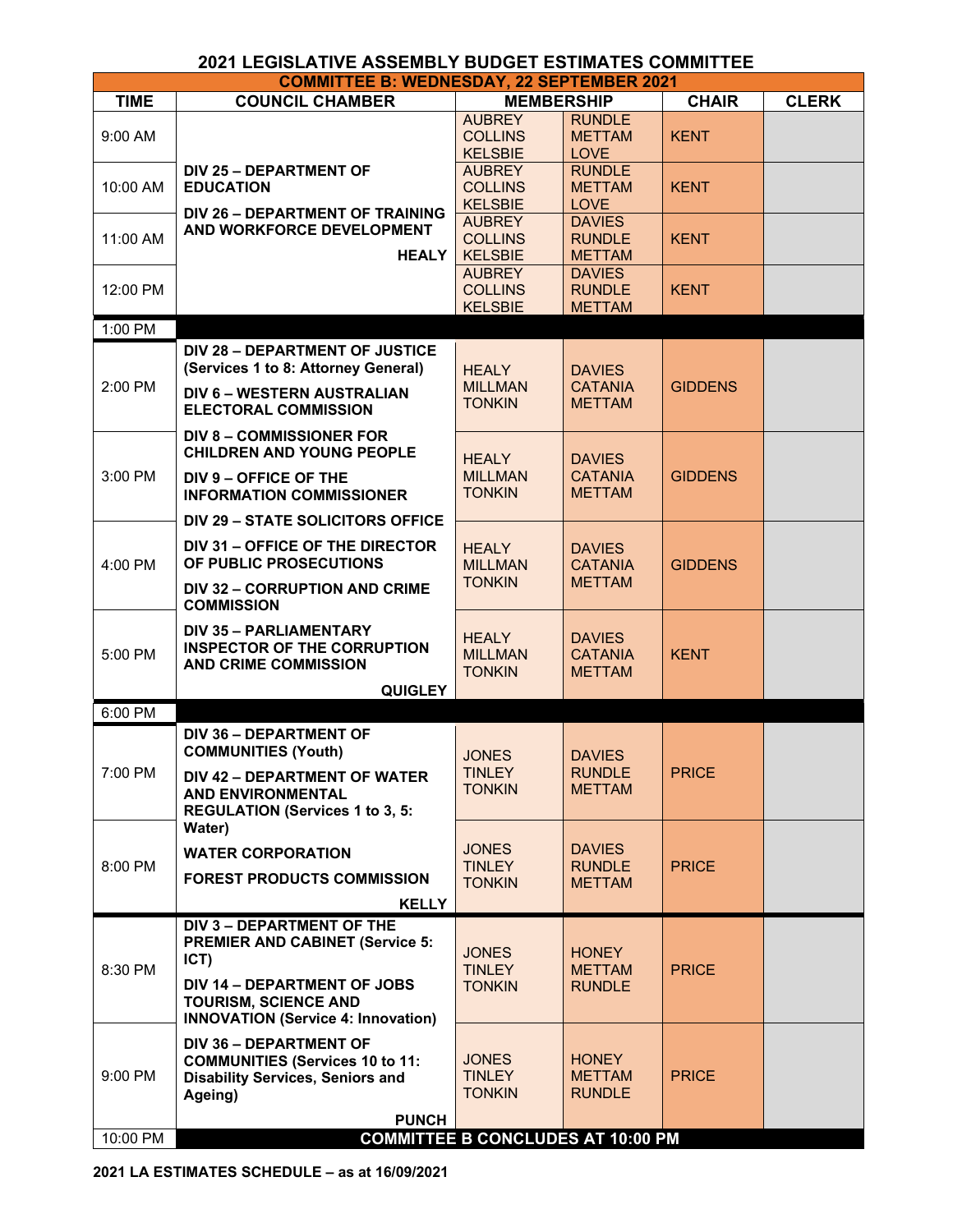| <b>COMMITTEE A: THURSDAY, 23 SEPTEMBER 2021</b> |                                                                                                                                                                                                             |                                                       |                                                 |               |              |  |
|-------------------------------------------------|-------------------------------------------------------------------------------------------------------------------------------------------------------------------------------------------------------------|-------------------------------------------------------|-------------------------------------------------|---------------|--------------|--|
| <b>TIME</b>                                     | <b>ASSEMBLY CHAMBER</b>                                                                                                                                                                                     | <b>MEMBERSHIP</b>                                     |                                                 | <b>CHAIR</b>  | <b>CLERK</b> |  |
| 9:00 AM                                         | DIV 22 - WA HEALTH<br>DIV 23 - MENTAL HEALTH<br><b>COMMISSION</b>                                                                                                                                           | <b>BEAZLEY</b><br><b>KRISHNAN</b><br><b>STRATTON</b>  | <b>DAVIES</b><br><b>METTAM</b><br><b>RUNDLE</b> | <b>PRICE</b>  |              |  |
| 10:00 AM                                        | <b>DIV 24 - HEALTH AND DISABILITY</b><br><b>SERVICES COMPLAINTS OFFICE</b><br><b>ANIMAL RESOURCES AUTHORITY</b>                                                                                             | <b>BEAZLEY</b><br><b>KRISHNAN</b><br><b>STRATTON</b>  | <b>DAVIES</b><br><b>METTAM</b><br><b>RUNDLE</b> | <b>PRICE</b>  |              |  |
| 11:00 AM                                        | DIV 14 - DEPARTMENT OF JOBS,<br><b>TOURISM, SCIENCE AND</b><br><b>INNOVATION (Services 1 to 4: State</b><br>Development, Jobs and Trade,<br>Science)                                                        | <b>BEAZLEY</b><br><b>KRISHNAN</b><br><b>STRATTON</b>  | <b>DAVIES</b><br><b>HONEY</b><br><b>METTAM</b>  | <b>SCAIFE</b> |              |  |
| 12:00 PM                                        | <b>DIV 33 - CHEMCENTRE</b><br><b>COOK</b>                                                                                                                                                                   | <b>BEAZLEY</b><br><b>KRISHNAN</b><br><b>STRATTON</b>  | <b>DAVIES</b><br><b>HONEY</b><br><b>METTAM</b>  | <b>SCAIFE</b> |              |  |
| 1:00 PM                                         |                                                                                                                                                                                                             |                                                       |                                                 |               |              |  |
| 2:00 PM                                         | DIV 28 DEPARTMENT OF JUSTICE<br>(Services 9 to 10: Corrective<br>Services)<br>DIV 16 - DEPARTMENT OF MINES.                                                                                                 | <b>AUBREY</b><br><b>BEAZLEY</b><br><b>HAMILTON</b>    | <b>LOVE</b><br><b>HONEY</b><br><b>CATANIA</b>   | <b>SCAIFE</b> |              |  |
| 3:00 PM                                         | <b>INDUSTRY (Service 1: Mines and</b><br>Petroleum)<br><b>GOLD CORPORATION</b><br>DIV 34: OFFICE OF THE INSPECTOR                                                                                           | <b>AUBREY</b><br><b>BEAZLEY</b><br><b>HAMILTON</b>    | <b>DAVIES</b><br><b>LOVE</b><br><b>HONEY</b>    | <b>SCAIFE</b> |              |  |
| 4:00 PM                                         | OF CUSTODIAL SERVICES<br><b>DIV 20: ENERGY POLICY WA</b><br><b>JOHNSTON</b>                                                                                                                                 | <b>AUBREY</b><br><b>BEAZLEY</b><br><b>HAMILTON</b>    | <b>DAVIES</b><br><b>LOVE</b><br><b>HONEY</b>    | <b>QUIRK</b>  |              |  |
| 5:00 PM                                         | <b>SYNERGY</b><br><b>JOHNSTON</b>                                                                                                                                                                           | <b>AUBREY</b><br><b>BEAZLEY</b><br><b>HAMILTON</b>    | <b>DAVIES</b><br><b>HONEY</b><br><b>LOVE</b>    | <b>QUIRK</b>  |              |  |
| 6:00 PM                                         |                                                                                                                                                                                                             |                                                       |                                                 |               |              |  |
| 7:00 PM                                         | <b>WESTERN POWER</b><br><b>JOHNSTON</b>                                                                                                                                                                     | <b>AUBREY</b><br><b>HAMILTON</b><br><b>TALLENTIRE</b> | <b>DAVIES</b><br><b>HONEY</b><br><b>CATANIA</b> | <b>PRICE</b>  |              |  |
| 7:30 PM                                         | <b>HORIZON POWER</b><br><b>JOHNSTON</b>                                                                                                                                                                     | <b>AUBREY</b><br><b>HAMILTON</b><br><b>TALLENTIRE</b> | <b>DAVIES</b><br><b>HONEY</b><br><b>CATANIA</b> | <b>PRICE</b>  |              |  |
| 8:00 PM                                         | <b>DIV 36 - DEPARTMENT OF</b><br><b>COMMUNITIES (Services 7 to 9:</b><br>Housing)<br><b>KEYSTART HOUSING SCHEME</b><br><b>TRUST</b>                                                                         | <b>AUBREY</b><br><b>HAMILTON</b><br><b>TALLENTIRE</b> | <b>DAVIES</b><br><b>LOVE</b><br><b>HONEY</b>    | <b>PRICE</b>  |              |  |
| 9:00 PM                                         | <b>DIV 37 - DEPARTMENT OF LOCAL</b><br><b>GOVERNMENT, SPORT AND</b><br><b>CULTURAL INDUSTRIES (Service 2:</b><br><b>Local Government)</b><br><b>METROPOLITAN CEMETERIES</b><br><b>BOARD</b><br><b>CAREY</b> | <b>AUBREY</b><br><b>HAMILTON</b><br><b>TALLENTIRE</b> | <b>DAVIES</b><br><b>LOVE</b><br><b>HONEY</b>    | <b>PRICE</b>  |              |  |
| 10:00 PM                                        |                                                                                                                                                                                                             | <b>COMMITTEE A CONCLUDES AT 10:00 PM</b>              |                                                 |               |              |  |